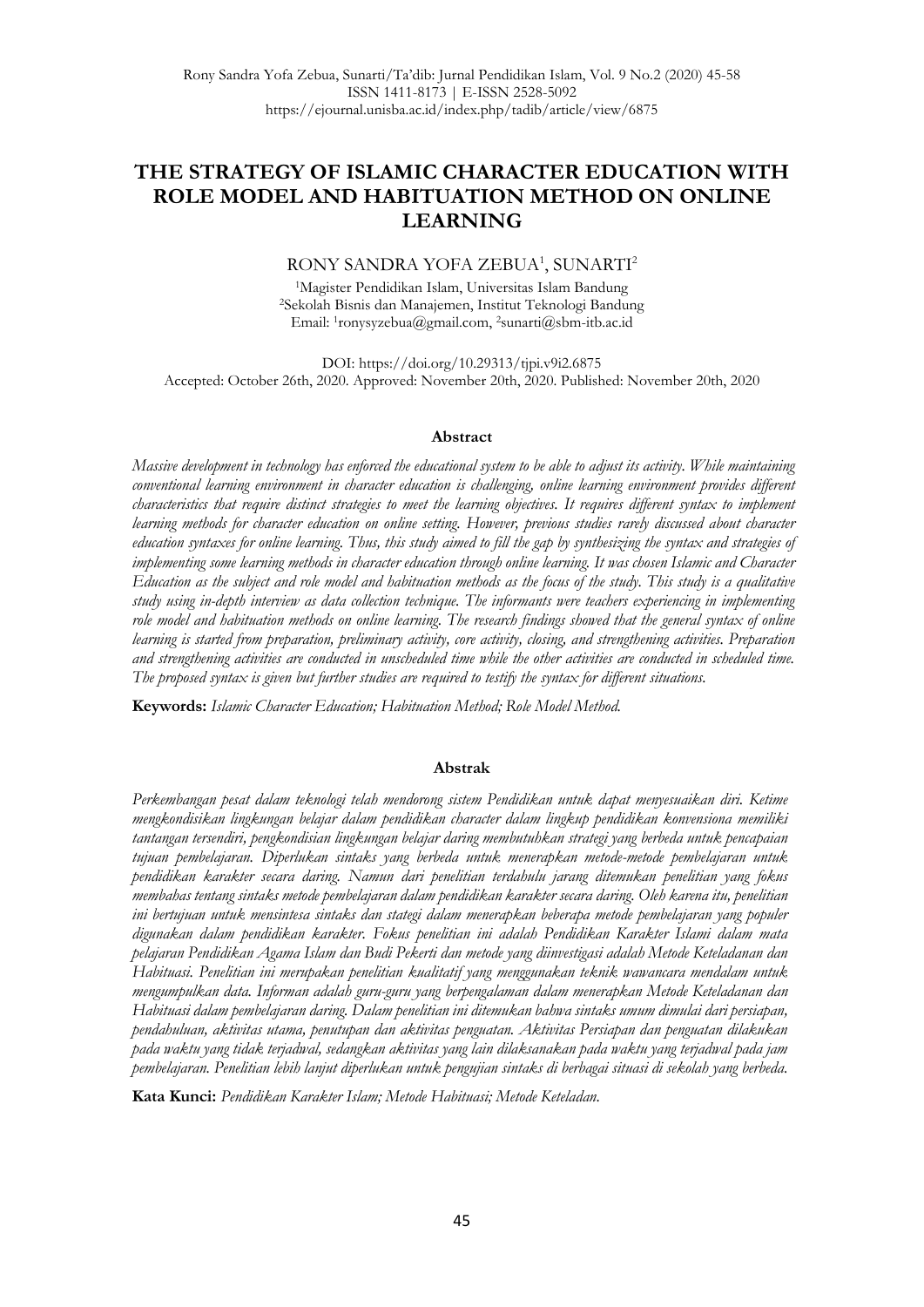#### **INTRODUCTION**

The dynamicity of life and development of technology enforced the educational system to be able to adjust its activity (Ally, 2019: 312; Rahmawati, 2018: 245), especially on online technology as a new environment which has been significantly influencing human life (Priatmoko, 2018: 232). The character education system as the core part of education cannot be separated from online technology because the students themselves are the digital generation (Sumardianta & Kris, 2018). It seems that the digital generation are more motivated with activities provided by online technology (Komalasari & Saripudin, 2017: 184; Mertasari, 2016: 686), making them causing high dependence on such sophisticated breakthrough (Ormiston, 2011; Tapscott, 2009: 6-7). Therefore, the associated stakeholders or education actors, especially on character or *Akhlak* (moral) education, are supposed to accept this condition and thoroughly prepare themselves to be ready for this era (Rahmawati, 2018: 253).

Character or moral education actors should understand the relationship and the bonding of the students to the online technology which is inevitable (Ally, 2019; Sakti, 2020; Sumardianta & Kris, 2018). Thereby, character education is enforced to take the benefits from the online technology in developing, nurturing, and strengthening good moral or character as its main objectives (Amri, 2018; Sugiarti, 2011: 149-150; Sumardianta & Kris, 2018: 15). It indicates that the educators should endeavour to have strategy and competence to organize character education through online learning (Ally, 2019; Jensen, 2016: 13).

Character is an essential picture (Bennis, 2004: 144) embedded in individual mind (Zuchdi et al., 2012: 16) that determines the individuals

fundamentally (Covey, 2004: 103). Character is mind condition which is reliable in responding any situation in moral way (Lickona, 1991: 51) and enforce individual to do certain behavior spontaneously (Josephson & Hanson, 2004: 4; Nata, 2016: 249).

The term of the character itself has a broadened scope, one of which is *akhlak* (Tafsir, 2018: 65; Yaumi, 2018: 36; Zuchdi et al., 2012: 16) or moral (Lickona, 1991: 39) embedded in individuals (Mustoip, Japar, & Zulela, 2018) based on their religious belief (Al-Mishri, 2018: 10; Tafsir, 2018: 65). Therefore, Islamic character can be defined as a moral built upon values from Islam, which is commonly called as *Akhlak Terpuji* (commendable moral). The essence of Islamic character is presented in faith and piety to *Allah*, doing good things and being fair to themselves, fellow human, and also their environment while also avoiding them from doing badness, either in verbal or action (Al-Mishri, 2018: 18; Megawangi, 2004: 95; Zuchdi et al., 2012: 16).

The personal character can be changed and formed (Daradjat, 2018: 60- 61) by guidance from knowledge, practice, and habituation conducted constantly (Al-Qasimi, 2010: 304-305; Zebua, Ihsan, & Nurjanah, 2020: 123). This is the essence of hadith transmitted by Imam Muslim no. 2658 (Al-Atsari, 2006: 13; Daradjat, 2018: 61) and *al-Quran* surah Asy-Syams, 8-9 (Daradjat, 2018: 61; Ibnu Katsir, 2004: 479-480). According to Ibn Miskawaih (1398 H as cited as Mu'minah, 2015: 103), the character is not heredity, but is able to be generated, so that the development of individual behavior is started from innate potential combined with the effect from the environment (Al-Qasimi, 2010: 311; Tafsir, 2018: 45). All the affecting variables establish reciprocal relationships in determining individual behavior change (Dewar, Lubans, Plotnikoff, & Morgan,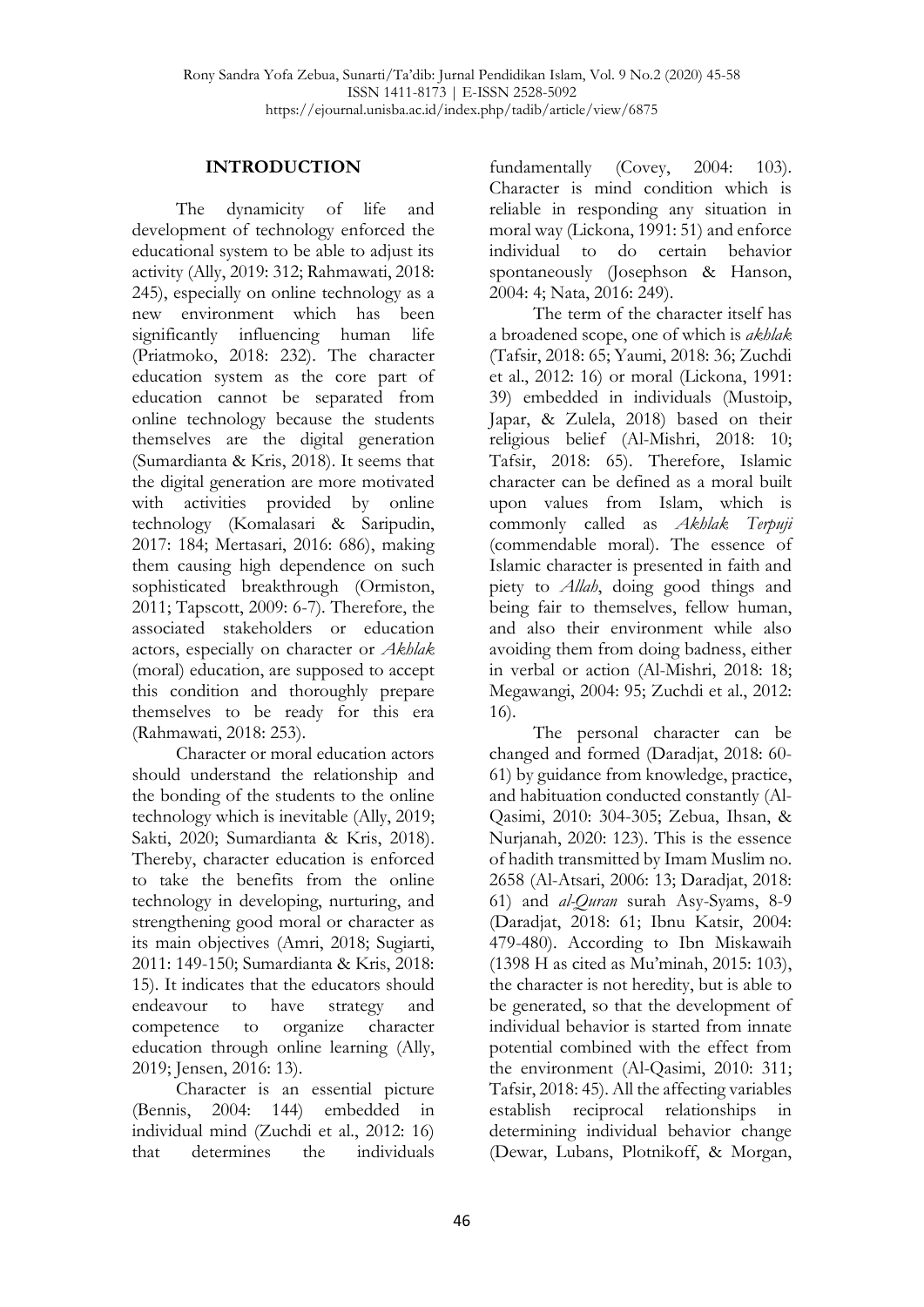2012; Santrock, 2011: 235-236; Schunk & DiBenedetto, 2020).

In character education, the conditioning environment plays a vital role (Bandura, 1999; Schunk & DiBenedetto, 2020: 5). Consequently, educators are challenged to be able to provide an educational environment which is required to stimulate the development and improvement of students' behavior (Alhamuddin & Bukhori, 2016: 32; Zebua, 2020: 196). Some strategies to apply are such as providing a role model or an exemplar and structured habituation implemented in character education (Santrock, 2011: 237).

Role model method and habituation are fundamental and most popular methods in character education (e.g. Idharudin, Alim, & Al Kattani, 2019; Pertiwi, 2018; Sahroni & Latief, 2019). Role model method is a process to give example on a certain behavior where the students can directly see and imitate them (Abdillah & Syafe'i, 2020: 24). Meanwhile, habituation is a process of development or improvement of certain habits through iterative experience (Shoimah, Sulthoni, & Soepriyanto, 2018: 172). Both methods are expected to be implemented on online learning.

Online learning is distance learning where the interaction is created through internet network (Anderson, 2011; Mustofa, Chodzirin, & Sayekti, 2019: 153). The characteristics of the interaction given by online learning offer fundamental differences if compared to face-to-face learning in class (Hass & Joseph, 2018; Wuensch, Aziz, Ozan, Kishore, & Tabrizi, 2008; Zebua, 2020). Therefore, educators should have expertise and strategy to implement the methods through online (Wang et al., 2019).

There are distinct syntaxes required to enable the educators implementing role model and habituation methods on online learning properly. However, according to previous studies focusing on developing Islamic character on Islamic and Character Education subject (*Mata Pelajaran Agama Islam & Budi Pekerti*), which is commonly called PAI subject, it is not yet found syntaxes from both methods for online learning. The existing literature mainly focused on the essence and benefits of role model and habituation methods (e.g. Idharudin et al., 2019; Meng & Muñoz, 2016; Sahroni & Latief, 2019). There were found studies analysing the syntaxes of the methods implemented PAI subjects (Nuroni & Khambali, 2016; Nurussalami, 2017; Syamsir, 2017) and character education (Pertiwi, 2018; Saifuddin, 2018), but the context was commonly in face-toface class. Another study has focused on syntaxes in character education on online learning, but it was still in general context (Zebua, 2020).

Therefore, this study aimed to identify and synthesize the syntaxes and strategies of implementing role model and habituation methods in character education of PAI subject through online learning. This study is expected to be an alternative solution and perspective for educators to present educative interaction in character building on online learning. In addition, this study can be one of the references for more comprehensive development of character education through online.

## **RESEARCH METHOD**

This study is a qualitative study using in-depth interview as the technique of data collection, in which informants were chosen through purposive sampling (Sugiyono, 2018: 301). The informants were PAI teachers who have experience in implementing role model and habituation methods on online learning and have interests and strong determination in doing learning activities through online as maximum as possible.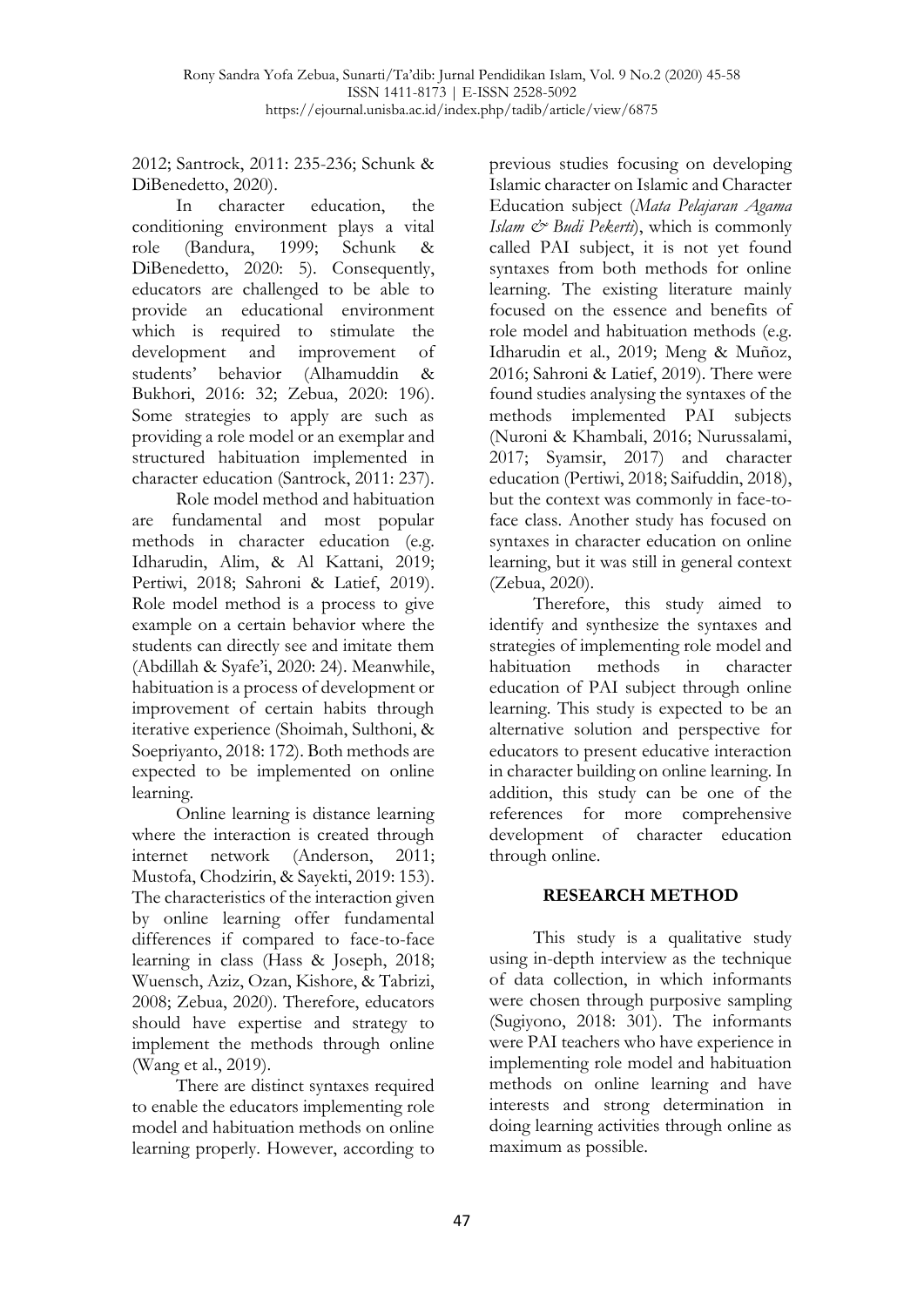The interview processes were conducted on  $24^{\text{th}} - 28^{\text{th}}$  August 2020. The interviewed teachers were from 3 different school grades, from Junior High Schools to Senior High Schools. The data of all informants are presented in Table 1.

**Tabel 1.**Informant Data

| Informant | Specification                      |
|-----------|------------------------------------|
| Teacher 1 | PAI teacher on X & XII class at    |
| $(G-1)$   | SMAN 1 Kedung Waringin,            |
|           | Bekasi District, who has 10 years  |
|           | of teaching experiences            |
| Teacher 2 | PAI teacher on VII & IX class at   |
| $(G-2)$   | SMP Mutiara Bunda Bandung,         |
|           | who has 4 years of teaching        |
|           | experience, being occupied as Vice |
|           | Principal                          |
| Teacher 3 | PAI teacher on VII class at SMP    |
| $(G-3)$   | YPAI Rahayu Bandung and XI &       |
|           | SMK<br>class at<br>KP<br>XП<br>2   |
|           | Margahayu, who has 7 years of      |
|           | teaching experience,<br>being      |
|           | occupied as a principal at SMP     |
|           | YPAI Rahayu Bandung                |

The data gathered was then analysed using directed qualitative content analysis technique (Directed QCA) because it was used a theory of character by Lickona as the main framework of the analysis process (Mayring, 2014). The step-by-step methodology conducted for this research is presented in Figure 1.

Figure 1. Research Methodology



## **RESULT AND DISCUSSION**

The interactions created on online learning when implementing role model and habituation methods will be different if compared to traditional learning (faceto-face learning). Online interactions are created by utilizing digital peripherals and particular applications connected to internet network (Mustofa et al., 2019: 153). According to Informants G-1 and G-3, it is still possible to get intensive interaction through online learning. In fact, it is not limited only on the scheduled time. The interactions created are highly dependent on the creativity and interests of the teachers (Ally, 2019; Rahmawati, 2018). The informants stated that the implementation of the learning activities is adjusted to the student's condition and the capacity of the internet connection. In this case, it requires parents' understanding and cooperation.

Generally, every method has three phases: preliminary phase, core phase, and closing (Fatimah & Usman, 2017: 16-17; Nurussalami, 2017: 129). Besides, it is found that learning activities are also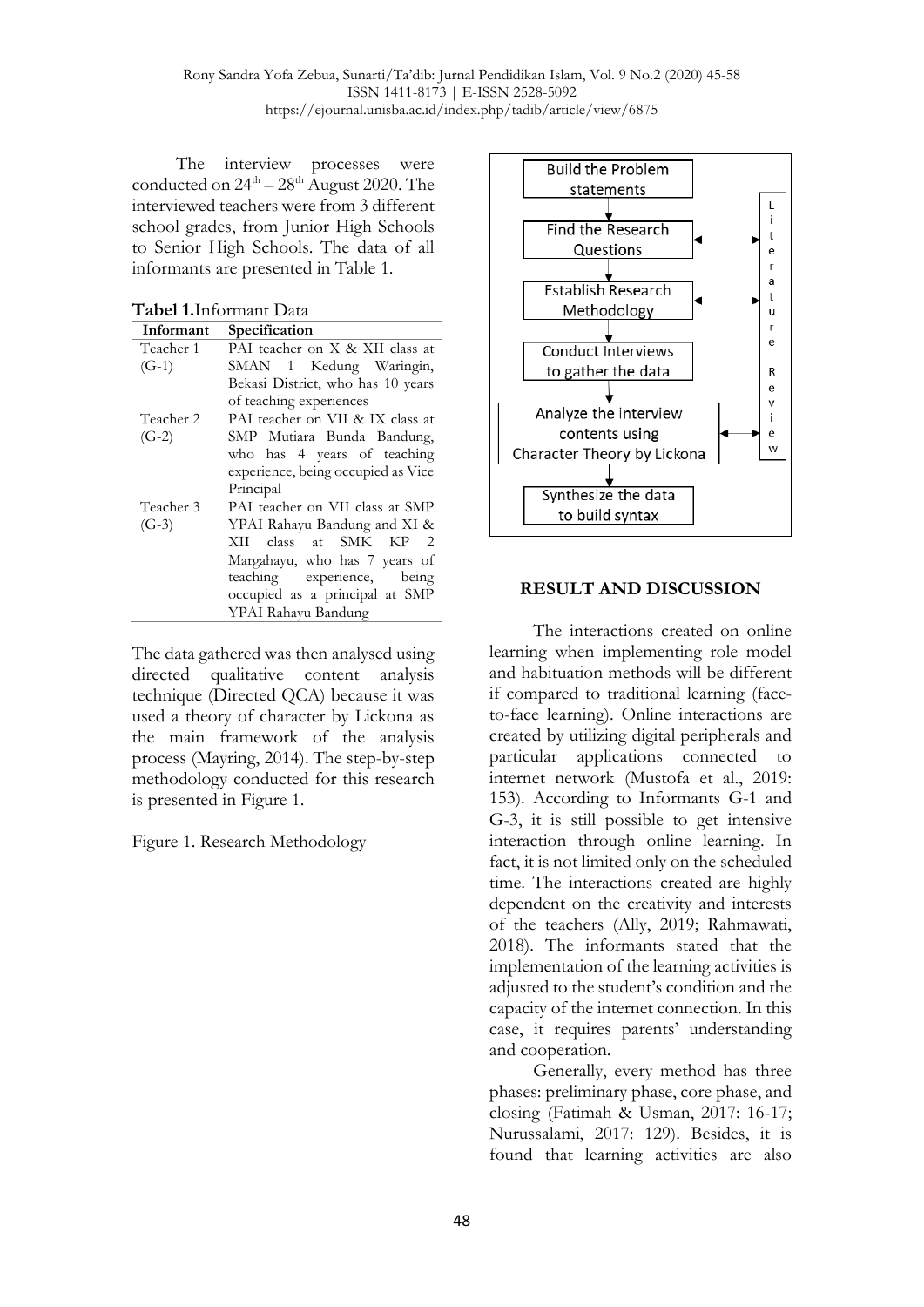conducted outside of the scheduled time. The similarity is that there are two similar steps for every learning activity: opening and closing the learning activity with the greeting and praying.

## **Role Model & Habituation on Online Learning in SMAN 1 Kedung Waringin, Bekasi**

The learning activities using role model and habituation conducted for PAI subject in SMAN 1 Kedung Waringin were conducted within scheduled and unscheduled time through *Whatsapp* and *Google Classroom*. Role model method in scheduled learning time was started through the following steps (1) the teachers showed neat outfit and friendly attitude by showing their photo taken just before the learning activities started, (2) The teachers gave an article about mandatory of learning, (3) The teachers told the students about a role model or piety stories contextually and briefly, (4) The teachers gave learning materials through writing and voice recording which are related to role model with interesting, brief and contextual way, (5) The learning activities were closed through writing about commendable morals or role model. These steps are the potential to nurture attention and value knowledge storing (Santrock, 2011). Besides, it will stimulate *conscience*, *self-esteem* and loving the good (Lickona, 1991).

Meanwhile, habituation activities in scheduled learning activities were (1) the teachers motivated the students using polite language, neat apparel, discipline and doing piety, (2) The teachers gave learning materials that enabled the students understand about how to do certain behaviors or worship, (3) the learning activities were closed by writing on the platform to encourage the students to practice praiseworthy morals. The strategy in the habituation method helps

the students to have the ability and willingness to embody the expected behaviors (Enderle et al., 2018; Lickona, 1991).

The activities conducted outside the scheduled time at SMAN 1 Kedung Waringin were done without time limit. The interactions were done personally or through group on the apps. The activities embedded in the role model unsure were (1) The teachers shared stories or examples of role models or piety through writing, photos, and voices; (2) The teachers asked the students to be interactive toward the stories given; (3) The teachers showed several worship activities to motivate the students to do certain activities, such as *tahajud* prayer; (4) The teachers stimulated students' conscience by exemplary words such as "an old and busy teacher is still able to wake up in the middle of the night and in the dawn, you are supposed to be able to do better". For the activities outside the scheduled time, the learning activities containing habituation methods were for instance, when the teachers wake the students up in the middle of the night to encourage them praying *tahajud*, and then make a list in the *Whatsapp* to identify students who have conducted the prayer.

The mentioned activities if conducted intensively and iteratively will help the student to keep learning from the teachers (Ormrod, Anderman, & Anderman, 2017: 351). This activity will nurture motivation (Schunk & DiBenedetto, 2020), so that, eventually will nurture conscience, self-esteem, empathy, and willingness to do it (Lickona, 1991). Besides, it is able to nurture selfefficacy required to convert it to be behavior (Ormrod et al., 2017; Santrock, 2011).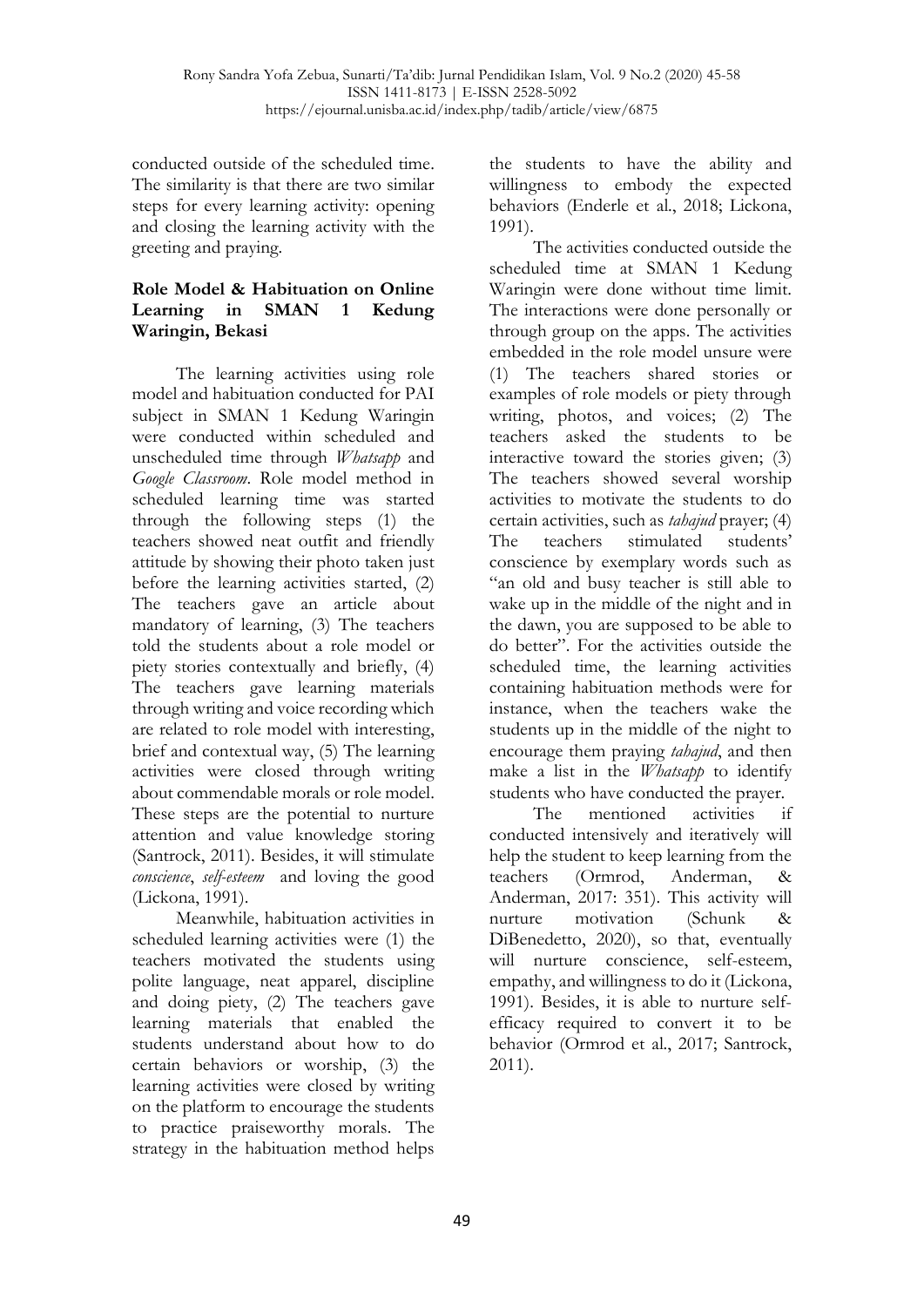#### **Role Model and Habituation on Online Learning in SMP Mutiara Bunda Bandung**

The online learning for PAI subject in SMP Mutiara Bunda Bandung utilized *Google Meet*. The evaluation process was conducted through *Quizizz* and *Kahoot* so that the process was real-time and avoided giving the answer through the photo. The activities of the role model method in scheduled activities are the following: (1) The teachers started the learning activity by activating the camera on throughout the learning hours to enable students to see the teacher's appearance. Therefore, the teachers showed themselves in discipline and neat appearance, (2) The teachers reminded the students about the role model materials which have been discussed beforehand, (3) The teachers told the student to do worship such as *dhuha* prayer in the morning and reading *Quran* before starting the learning, (4) The materials given were related to interesting role model presented through interactive videos, (5) The teachers closed the learning activities by reminding the students about the materials just given.

The habituation activities in the scheduled learning were (1) Students turned on the video to show their neat appearance during the learning process, (2) The teachers always asked the students to do *dhuha* prayer and reading *Quran* before starting the learning, (3) The learning process was recorded and there was a team to accompany the teachers to supervise the students' behavior, so that the students get used to be motivated and show nice attitude during the learning process, (4) The teachers closed the learning activities by persuading the students to implement the materials have been learned.

The unscheduled activities only contain habituation method. The habituation implementation conducted

and evaluated through Behavioral Report which were fulfilled by the parents and the students, and then being evaluated by the teachers every week.

The mentioned steps can attract students' attention and encourage them to be maximal in storing value knowledge (Ormrod et al., 2017: 251), because it is considered to be able to develop interesting and fun learning climate (Ally, 2019; Amri, 2018). However, environmental conditioning for role model and habituation method implemented in unscheduled times is still limited.

#### **Role Modal and Habituation on Online Learning in SMP YPAI Rahayu Bandung**

Learning activities for PAI subject conducted online in SMP YPAI Rahayu Bandung were conducted through *Whatsapp*. *Google Classroom* was also utilized but only for saving learning materials and task application. Preliminary activities for every method in scheduled activities have the same syntax, such as (1) After greeting, the teachers always reminded the students and revived them that *Allah* always supervise everyone. To do this, the teachers used *voice note*, (2) The teachers asked students' readiness (3) The teachers gave the learning materials and the learning objectives through writing, (4) The teachers asked students' worship activities. For closing, the syntax conducted are (1) the teachers reminded them about *Allah's* surveillance, and (2) The teachers asked the students to keep their worship and their good behavior.

The core activities of role model method were conducted in the scheduled learning were (1) The teachers gave role model materials through videos, (2) the teachers encouraged the students to discuss about the video, (3) and then wrote the conclusions. The utilization of video is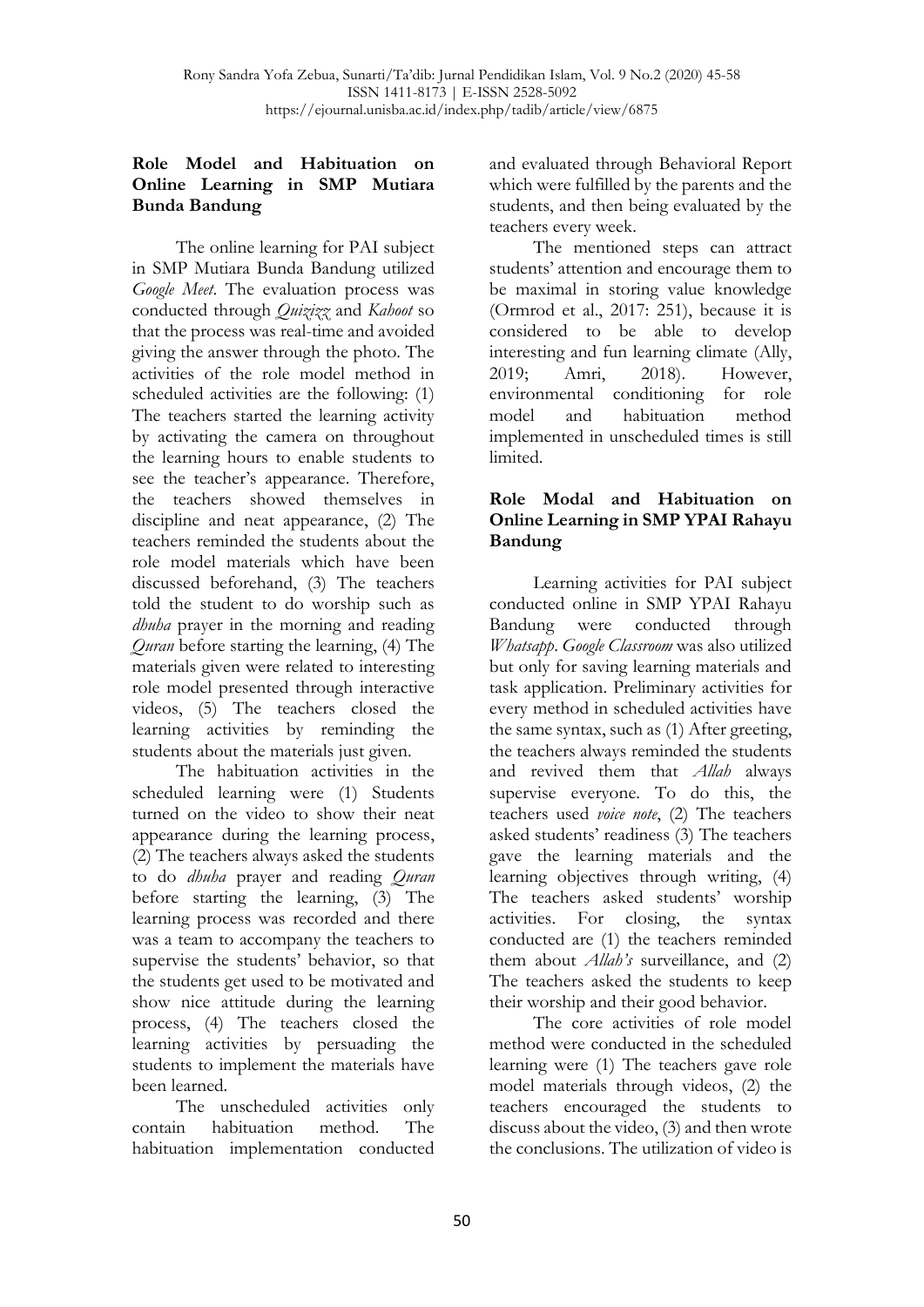expected to stimulate the students (Sumardianta & Kris, 2018), which eventually make the students interested in paying attention to it (Santrock, 2011). Once the students interested, it improves its probability to internalize the behavior (Ormrod et al., 2017).

The core activities of the habituation method in SMP YPAI Rahayu Bandung was also conducted outside the scheduled time. The activities conducted by using daily journal fulfilled by the students and being supervised by the parents. The general strategies conducted were (1) the teachers asked and reminded the students to keep their worship and good behavior continuity, (2) the teachers always reminded the students about *Allah*'s supervision, (2) the teachers reminded the students to fulfil the daily journal, (3) the teachers checked the daily journal fulfilled by the students gradually, (4) the teachers asked about the validity of the journal fulfilment to the students and parents through *Whatsapp* personally.

The strategy of habituation method conducted in SMP YPAI Rahayu Bandung was more focused on personal interest development. The students are motivated through emphasis on the feeling that they are supervised by *Allah*. The internalization in this process will encourage learning spirit and responsibility as well as honesty (Schunk & DiBenedetto, 2020).

#### **Common Syntax of Role Model and Habituation Method on Online Learning**

Based on the findings previously explored, it is identified the syntax for role model and habituation method on online learning is grouped into 5 phases, as presented in Figure 2. The phases are preparation, preliminary, core activity, closing and strengthening (Zebua, 2020). The evaluation activity is integrated in the

core and strengthening activity. The 5 phases are conducted to fulfil the aspects of attention, retention, production, and motivation. (Santrock, 2011).

| Figure 2. General Syntax (modified from |  |  |  |  |  |  |  |  |  |  |  |  |  |  |  |  |  |                              |  |
|-----------------------------------------|--|--|--|--|--|--|--|--|--|--|--|--|--|--|--|--|--|------------------------------|--|
| Zebua, 2020)                            |  |  |  |  |  |  |  |  |  |  |  |  |  |  |  |  |  |                              |  |
|                                         |  |  |  |  |  |  |  |  |  |  |  |  |  |  |  |  |  | ---------------------------- |  |



The general syntax of the activities in the scheduled learning activities are preliminary, core activity, closing activity. Generally, the primary interactions in the learning process are through instant messenger applications such as *Whatsapp* or conference video such as *Zoom Meeting.* Both applications have different characteristics (Tapscott, 2009), thus the syntax are different.

The preliminary phase and strengthening are conducted on unscheduled time. Therefore, the activities are conducted informally. The strengthening phase is conducted using more flexible strategy and more maximising online technology utilization. Thereby, the activities are not tightly bonded to the ordered syntax. However, the concept keeps clear. The flexible and maximum use of technology in learning will make the students more interested and more motivated (Sumardianta & Kris, 2018; Tapscott, 2009). Even though conducted online, the expected activities will ease the students to learn directly from the teacher and habituating toward new certain behavior (Ormrod et al., 2017).

# **Preparation Phase on Online Learning**

Good preparation before learning activities will help the students to be more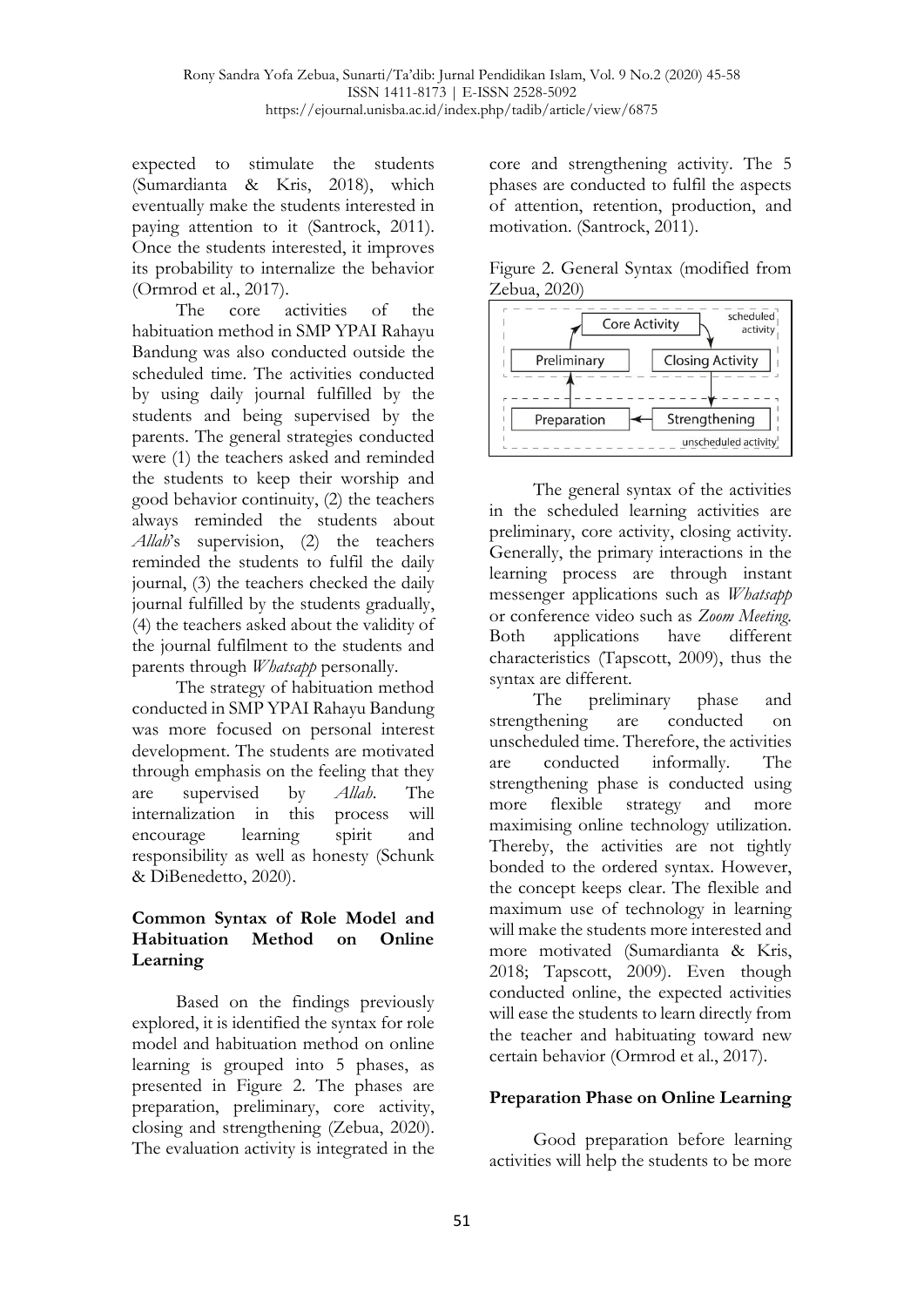concentrated and also cultivate students' self-efficacy to involve the learning activities (Ormrod et al., 2017). The preparation phase can be done one day before or at least one hour before the learning activities. The preparation step utilizes *Whatsapp* and the like.

The syntax in preparation phase is (1) the teachers remind and motivate the students about learning obligation using *voice note*, (2) the teachers give learning materials and divide students group briefly and clearly. If using video conference application, the teachers determine which students or group of students who fulfil the preliminary activities such as puzzles, (3) the teachers encourage the students keep attention and allow the students to ask questions, (4) Before the learning activities, the teachers remind the students to prepare themselves, keep clean, and neat.

#### **Preliminary Phase on Online Learning**

Preliminary activities are supposed to bring the students to be interested and more challenged toward the learning (Joyce, Weil, & Calhoun, 2015). Generally, preliminary activities for every method has no difference.

The syntax in preliminary phase depends on the application used. The syntax in this phase for *Whatsapp* are (1) the teachers greet the students and motivate them, (2) the teachers ask the student to fill out the presence list, using various tools such as *Google Form* (3) while waiting for the presence list, the teachers send photos about presence and neatness while ask the students to do the same things, (4) then, the teachers ask the students to keep doing their worship, well behaved and carry out the learning materials as maximum as possible, (5) the teachers remind the students about *Ihsan* and honesty.

Syntax in preliminary phase for *Zoom Meeting* are (1) the teachers are online on time with neat apparels, (2) the teachers greet the students and ask the students to keep activating their camera on during the learning hours, (3) the teachers greet the students one by one, ask and motivate them to do their worship and well behaved regularly, while also keep their well dressing and learning attitude, (4) the teachers ask the students or the group of the students to give simple puzzles. All the activities conducted use clear language and tenderly.

#### **Core and Closing Activity Phase of Role Model Method on Online Learning**

The syntax for role model method is supposed to ease the students to learn directly to the teachers or to the stories given by the teachers (Ormrod et al., 2017). Thus, the teachers should have the required skills and also good characters to give a good role model maximally (Schunk & DiBenedetto, 2020; Zebua et al., 2020). Besides, there should be conditioned environments that support the principles reaching moral feeling aspects (Lickona, 1991).

In most cases, the syntax for core activities on role model method on online learning contain a number of activities: (1) the teachers share presentation file (using instant messenger application) or exposing the presentation through video conference apps, (2) the teachers remind the students about wisdom from the learning materials given previously, (3) the teachers persuade the students to watch the role model- material videos, (4) the teachers persuade the students to discuss the contents while also telling them about the wisdom and the connection of the materials to the learning materials, (5) the teachers expose different examples and stimulate the students for comparison. The syntax in the core activities are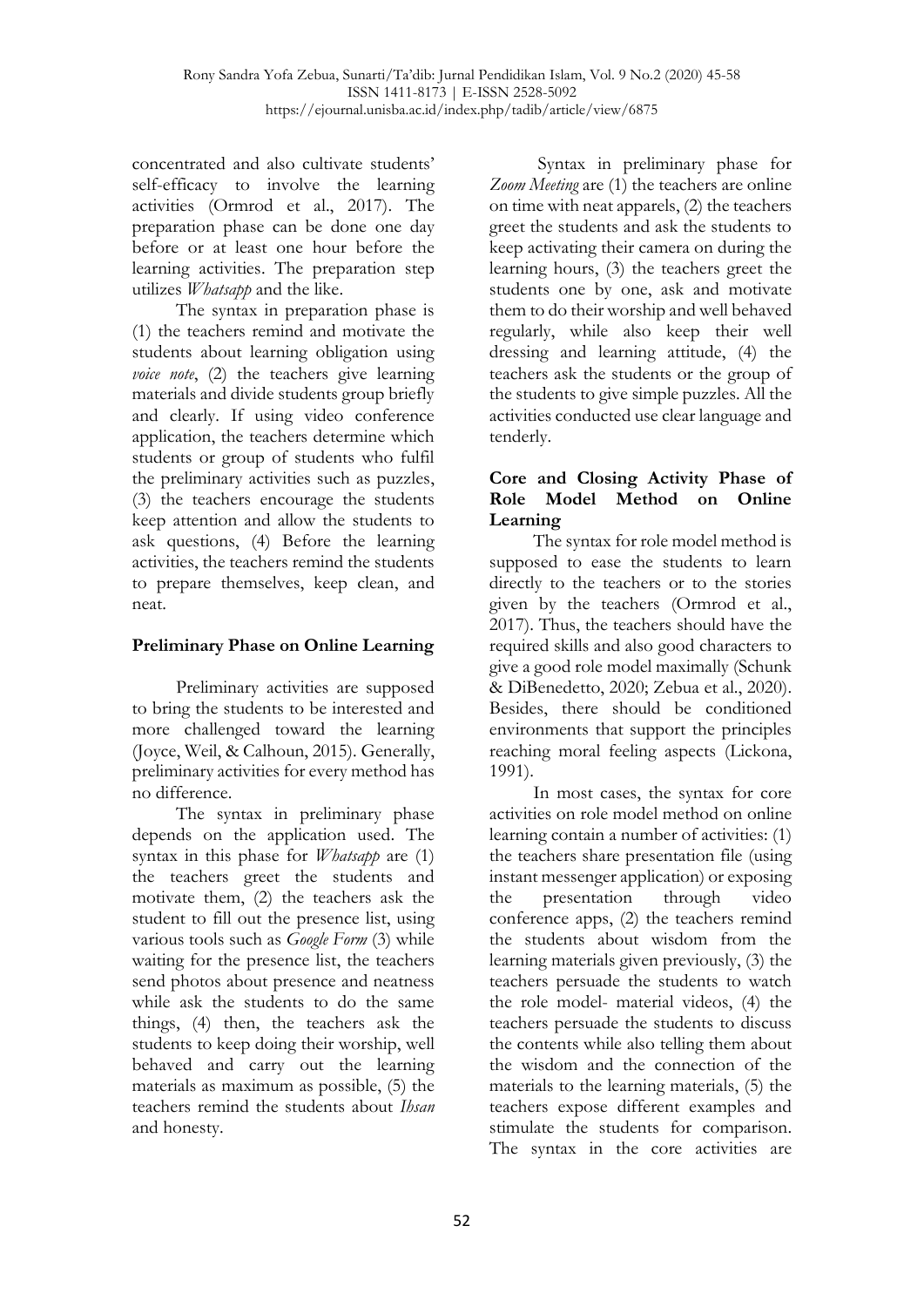flexible for the sequence (Joyce et al., 2015).

For closing activities: (1) the teachers review the learning briefly and give conclusions, (2) the teachers motivate and encourage self-confidence for the students to conduct the expected behavior, (3) the teachers tell the student that they also practice the worship and well behaved. The essence of the closing activities is to motivate the students to do the expected behavior (Santrock, 2011; Schunk & DiBenedetto, 2020).

## **Core and Closing Activity Phase of Habituation Method on Online Learning**

The syntax for habituation method should facilitate the students to develop their competence and motivation to do it (Lickona, 1991; Lickona, Schaps, & Lewis, 2007). Besides, the conditioned environment should support production principle (Santrock, 2011). In this regard, the teacher is not only an instructor but also a counsellor that is able to maximize the students' competence and potency (Alhamuddin & Bukhori, 2016).

Generally, the scopes of the syntax in this phase are (1) the teachers persuade the students to tell their obstacles in adjusting to the expected worship or behavior, (2) the teachers share videos or pictures about the expected worship or behavior, and encourage the students to watch them, (3) the teachers persuade the students to discuss about the videos or pictures and ask them to tell their opinion, (4) the teachers persuade the students to practice it, (5) the teachers tell the students to send the documentation of their practice through instant messenger applications or show them directly using video conference app. This activity aims to encourage the students to give evidence while also stimulate the students to try it (Joyce et al., 2015).

The closing activity can be done through the following steps: (1) the teachers give a brief review and conclusion, (2) the teachers persuade the students to get used to doing the behavior, (3) the teachers persuade the students to fill out daily activity report in the *Google Form* once they have practiced it. The essence of this closing activity is to enable students to have the competence and get used to it (Lickona, 1991).

## **The Strategy of Role Model and Habituation Strengthening on Online Learning**

The activities in strengthening phase are conducted dynamically and nonformal. It needs parents' understanding and cooperation to maximize the strategy (Abdillah & Syafe'i, 2020; Nuroni & Khambali, 2016). Based on the findings, this study proposes the integrated strategy for role model and habituation method.

The strategy is implemented using instant messenger applications for interaction activity and *Google Form* or the like, for daily journal. The daily journal is not for *fardhu* worship that requires exact time. The steps of the strategy: (1) the teachers persuade and remind the students to fill out the daily journal along with the documentation, (2) the teachers remind the students to do worship and well behaved through sending inspiring stories in the form of video, photos or writings, (3) the teachers ask students' respond toward the stories given, (4) the teachers report every worship and daily activities conducted by the teachers through videos or photos, (5) the teachers remind the students to do the worship through *Whatsapp* group exactly in the time when the worship should be done, (6) and ask the students to report their practice once they have done it, through *Whatsapp* group using voice note, (7) give their *Quran* memorization through voice note on the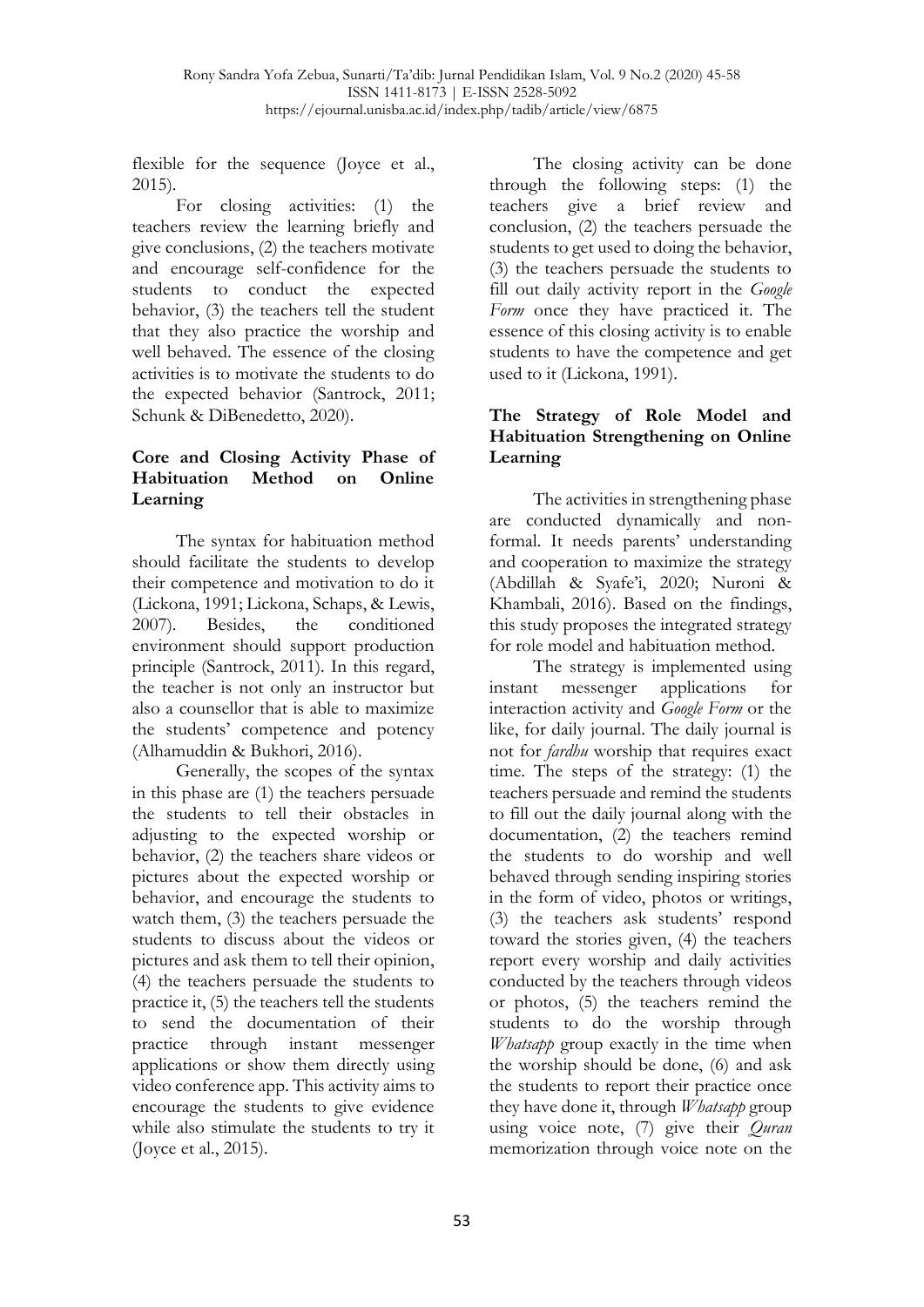determined time. Meanwhile, the teachers keep reminding the students about *Allah's* supervision.

## **Evaluation Strategy**

The evaluation activities are integrated into the core and strengthening activity. Basically, the evaluation is conducted by observing students' involvement in the core and strengthening activities. Besides, summative evaluation is still conducted using *Quizizz* or *Google Form* and the like.

## **CONCLUSION**

This study found the syntax as the strategy to implement character education on online learning using two popular methods: role model and habituation method. Both methods can be implemented on online learning using the appropriate steps. However, it needs willpower, interest, and competence from the teachers to implement it properly. The teachers should have the capability to present a role model and habituation through the correct syntax and strengthening activities.

The research findings showed that the general syntax of online learning is started from preparation and followed by several steps that represent preliminary, core, closing, and strengthening activities. Preparation and strengthening activities are conducted in unscheduled time while the other activities are conducted in scheduled time.

According to the information given from the teachers' experience, this study provides alternative syntax to implement role model and habituation model through online learning. The activities in the syntax and strengthening activities can be implemented directly or adapted by the PAI teachers or character teachers to the adjusted situations. Further studies can be focusing on the testing of the syntax and strengthening activity to the various schools for syntax robustness.

#### **BIBLIOGRAPHY**

- Abdillah, A., & Syafe'i, I. (2020). Implementasi Pendidikan Karakter Religius di SMP Hikmah Teladan Bandung. *Jurnal Pendidikan Agama Islam*, *17*(1), 17–30. https://doi.org/10.14421/jpai.2020. 171-02
- Al-Atsari, A. bin A. H. (2006). *Intisari Aqidah Ahlussunnah wal Jama'ah*. Jakarta: Pustaka Imam Asy-Syafi'.
- Al-Mishri, M. (2018). *Ensiklopedi Akhlak Rasulullah Jilid 1 (Solihin Rosidi & Muhammad Misbah, penerjemah)*. Jakarta: Pustaka Al-Kautsar.
- Al-Qasimi, J. (2010). *Buku Putih Ihya' Ulumuddin Imam Al-Ghazali*. Bekasi: Darul Falah.
- Alhamuddin, & Bukhori. (2016). The Effect of Multiple Intelligence-Based Instruction on Critical Thinking of Full Day Islamic Elementary Schools Students. *Ta'dib*, *21*(1), 31–40. https://doi.org/10.19109/td.v21i1.5 90
- Ally, M. (2019). Competency Profile of the Digital and Online Teacher in Future Education. *International Review of Research in Open and Distance Learning*, *20*(2), 302–318. https://doi.org/10.19173/irrodl.v20 i2.4206
- Amri, M. (2018). Islam dan Pendidikan Karakter dalam Framing Media Online. *Ta'dib: Jurnal Pendidikan Islam*, *7*(1), 445–453. https://doi.org/10.29313/tjpi.v7i1.3 802
- Anderson, T. (2011). *The Theory and Practice of Online Learning*. Edmonton: AU Press.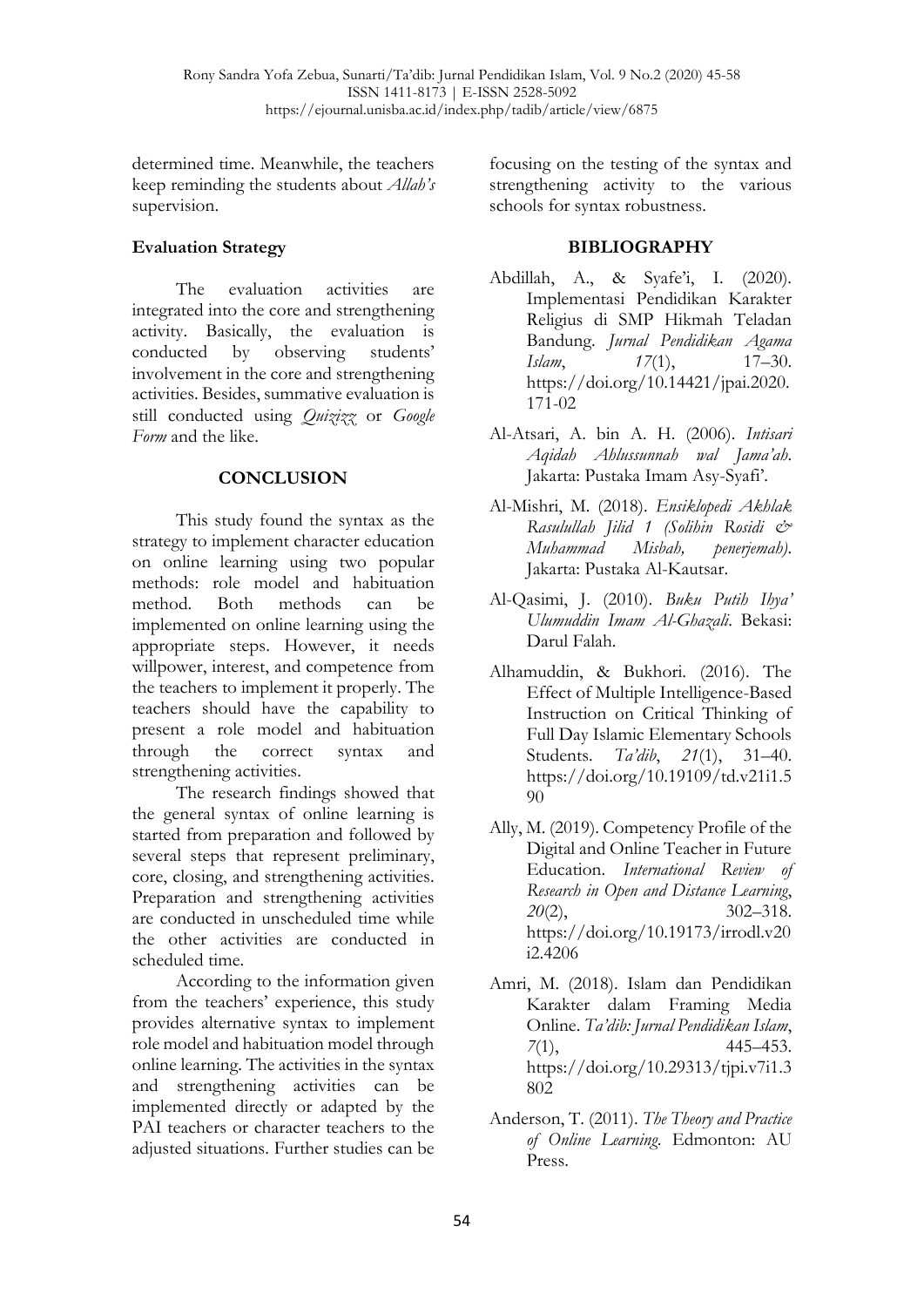- Bandura, A. (1999). Social Cognitive Theory: An Agentic Perspective. *Asian Journal of Social Psychology*, *2*, 21– 41. https://doi.org/10.1111/1467- 839x.00024
- Bennis, W. (2004). The Character of Leadership. In M. S. Josephson & W. Hanson (Eds.), *The Power of Character* (2nd ed., pp. 142–149). Indiana: Unlimited Publishing LLC.
- Covey, S. R. (2004). Growing Great Children. In M. S. Josephson & W. Hanson (Eds.), *The Power of Character* (2nd ed., pp. 98–107). Indiana: Unlimited Publishing LLC.
- Daradjat, Z. (2018). *Ilmu Pendidikan Islam*. Jakarta: Bumi Aksara.
- Dewar, D. L., Lubans, D. R., Plotnikoff, R. C., & Morgan, P. J. (2012). Development and Evaluation of Social Cognitive Measures Related to Adolescent Dietary Behaviors. *International Journal of Behavioral Nutrition and Physical Activity*, *9*(36), 1– 10. https://doi.org/10.1186/1479- 5868-9-36
- Enderle, C. de F., Silveira, R. S. da, Dalmolin, G. de L., LunardiI, V. L., AvilaI, L. I., & Dominguez, C. C. (2018). Teaching Strategies: Promoting the Development of Moral Competence in Undergraduate Students. *REBEn: Revista Brasileira de Enfermagem*, *71*(suppl 4), 1650–1657. https://doi.org/10.1590/0034- 7167-2017-0704
- Fatimah, N. E., & Usman, N. (2017). Implementasi Pendidikan Karakter Dalam Pembelajaran Fiqih di MI Al Islam Tonoboyo Kecamatan Bandongan Kabupaten Magelang. *Tarbiyatuna*, *8*(1), 9–22.
- Hass, A., & Joseph, M. (2018). Investigating Different Options in

Course Delivery - Traditional vs Online: is There Another Option? *International Journal of Information and Learning Technology*, *35*(4), 230–239. https://doi.org/10.1108/IJILT-09- 2017-0096

- Ibnu Katsir. (2004). *Tafsir Ibnu Katsir Jilid 8*. Bogor: Pustaka Imam Asy-Syafi'i.
- Idharudin, A. J., Alim, A., & Al Kattani, A. H. (2019). Penerapan Model Pendidikan Akhlak Syaikh Utsaimin di SDIT Al-Hidayah Bogor. *Jurnal As-Salam*, *3*(3), 53–66. https://doi.org/10.37249/assalam.v3i3.137
- Jensen, E. B. (2016). Peer-Review Writing Workshops in College Courses: Students' Perspectives about Online and Classroom Based Workshops. *Social Sciences*, *5*(4), 1–17. https://doi.org/10.3390/socsci5040 072
- Josephson, M. S., & Hanson, W. (2004). *The Power of Character* (2nd ed.). Indiana: Unlimited Publishing LLC.
- Joyce, B. R., Weil, M., & Calhoun, E. (2015). *Model of Teaching* (9th ed.). New York: Pearson.
- Komalasari, K., & Saripudin, D. (2017). Value-Based Interactive Multimedia Development through Integrated Practice for The Formation of Students' Character. *TOJET: The Turkish Online Journal of Educational Technology*, *16*(4), 179–186.
- Lickona, T. (1991). *Educating For Character: How Our Schools Can Teach Respect and Responsibility*. New York: Bantam Books.
- Lickona, T., Schaps, E., & Lewis, C. (2007). *CEP's Eleven Principles of Effective Character Education*. Washington: Character Education Partnership. Retrieved from https://eric.ed.gov/?id=ED505086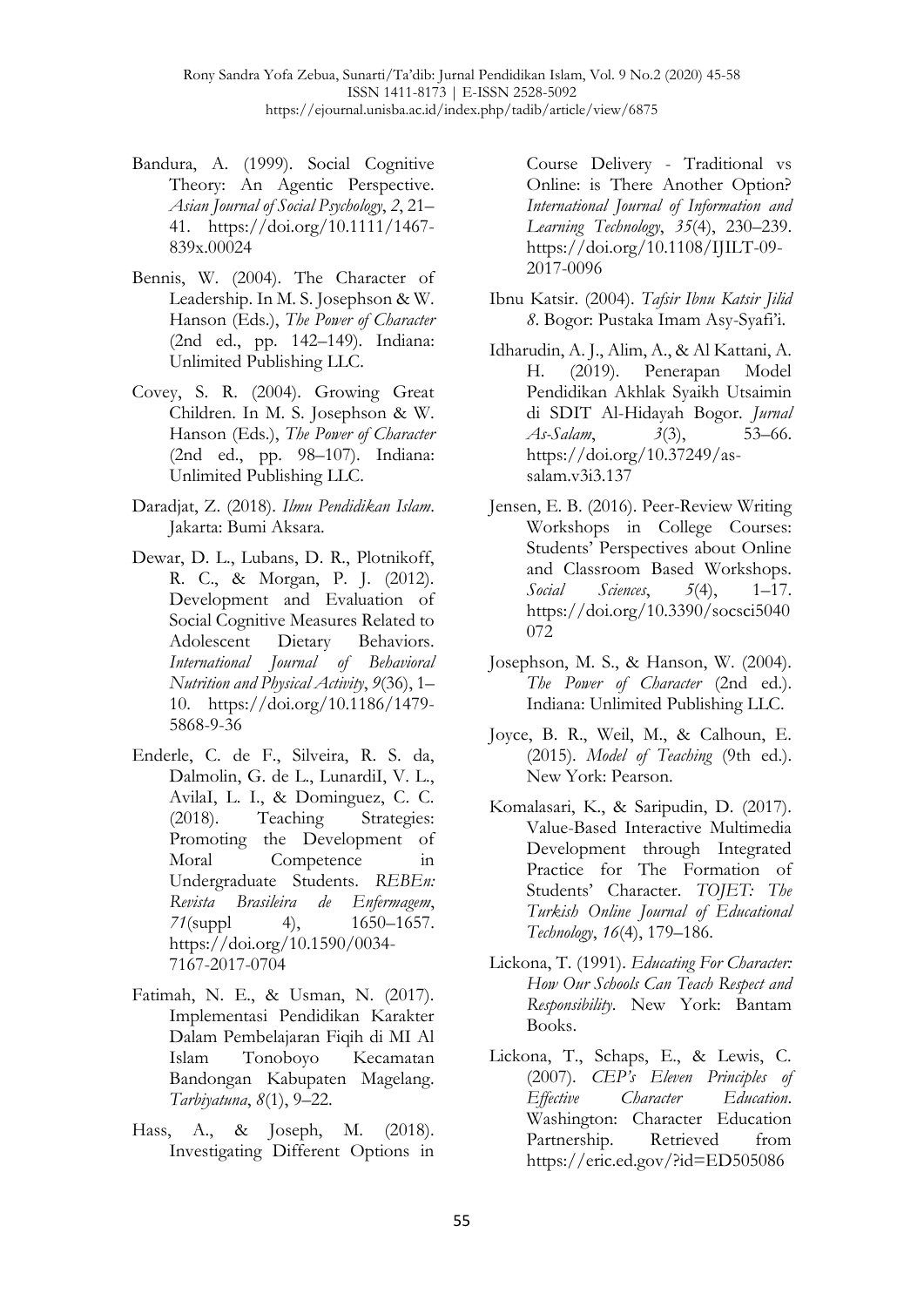- Mayring, P. (2014). *Qualitative Content Analysis: Theoretical foundation, basic procedures and software solution*. Klagenfurt: SSOAR. https://doi.org/10.4135/978144628 2243.n12
- Megawangi, R. (2004). *Pendidikan karakter: Solusi Yang Tepat Untuk Membangun Bangsa*. Jakarta: Indonesia Heritage Foundation.
- Meng, L., & Muñoz, M. (2016). Teachers' Perceptions of Effective Teaching: A Comparative Study of Elementary School Teachers from China and the USA. *Educational Assessment, Evaluation and Accountability*, *28*(2), 179–199. https://doi.org/10.1007/s11092- 015-9230-9
- Mertasari, N. M. S. (2016). Media Online Untuk Asesmen Pendidikan Karakter Terpadu. *Jurnal Sains Dan Teknologi*, *5*(1), 683–691. https://doi.org/10.23887/jstundiksha.v5i1.8273
- Mu'minah, N. (2015). Character Building Dalam Konsep Pendidikan Imam Zarkasyi Ditinjau Dari Filsafat Moral Ibnu Miskawaih. *Filsafat*, *25*(1), 100– 133.

https://doi.org/10.22146/jf.12616

- Mustofa, M. I., Chodzirin, M., & Sayekti, L. (2019). Formulasi Model Perkuliahan Daring Sebagai Upaya Menekan Disparitas Kualitas Perguruan Tinggi. *Walisongo Journal of Information Technology*, *1*(2), 151–160. https://doi.org/10.21580/wjit.2019. 1.2.4067
- Mustoip, S., Japar, M., & Zulela, M. S. (2018). *Implementasi Pendidikan Karakter*. Surabaya: Jakad Media Publishing.
- Nata, A. (2016). *Pendidikan dalam Perspektif Al-Qur'an*. Jakarta: Kencana

Prenadamedia.

- Nuroni, E., & Khambali. (2016). Implementasi Pembentukan Karakter pada Peserta Didik di MI Asih Putera Kota Cimahi. *Ta'dib: Jurnal Pendidikan Islam*, *5*(1), 61–70. https://doi.org/10.29313/tjpi.v5i1.2 032
- Nurussalami. (2017). Pengelolaan Pembelajaran Pendidikan Akidah Akhlak Pada MTsS Darul Aman Aceh Besar. *Jurnal Intelektualita*, *4*(1), 123–139.
- Ormiston, M. (2011). *Creating a DigitalRich Classroom: Teaching & Learning in a Web 2.0 World*. Bloomington: Solution Tree Press.
- Ormrod, J. E., Anderman, E. M., & Anderman, L. (2017). *Educational Psychology Developing Learners* (9th ed.). Essex: Pearson Education Limited.
- Pertiwi, P. L. (2018). Internalisasi Nilai-Nilai Toleransi Dalam Sistem Boarding School di Sekolah Menengah Pertama Islam Terpadu (SMP IT) Al Bashiroh Turen-Malang. *Jurnal of Peace Education and Islamic Studies*, *1*(1), 57–66.
- Priatmoko, S. (2018). Memperkuat Eksistensi Pendidikan Islam Di Era 4.0. *Ta'lim*, *1*(2), 221–239. https://doi.org/10.29062/ta'lim.v1i 2.948
- Rahmawati, F. (2018). Kecenderungan Pergeseran Pendidikan Agama Islam di Indonesia Pada Era Disrupsi. *TADRIS: Jurnal Pendidikan Islam*, *13*(2), 243–257. https://doi.org/10.19105/tjpi.v13i2. 1752
- Sahroni, S., & Latief, A. M. (2019). Program Evaluation - Strengthening Character Education In Integrated Islamic Junior Secondary School. *JKP | Jurnal Kepemimpinan Pendidikan*, *2*(1),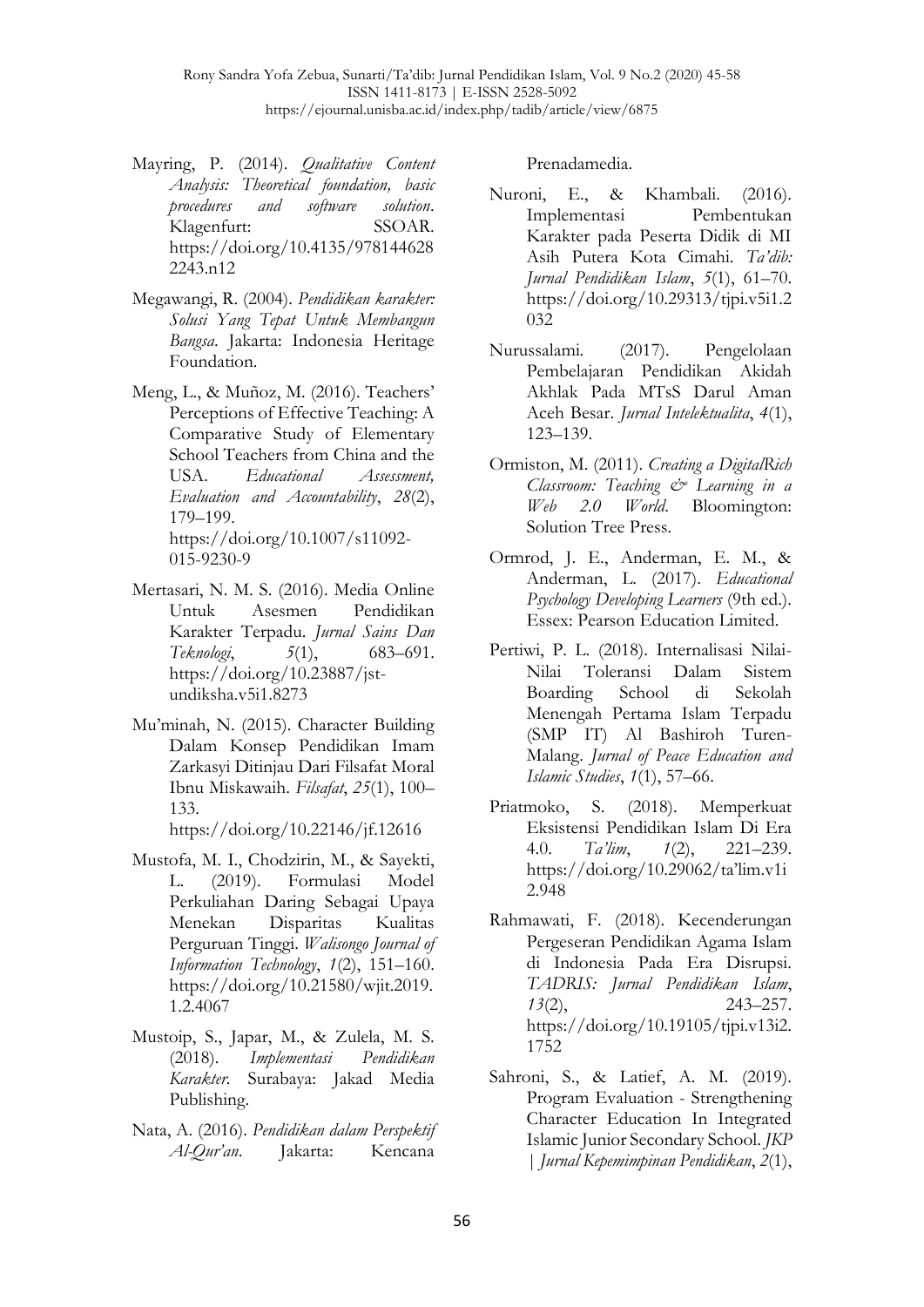Rony Sandra Yofa Zebua, Sunarti/Ta'dib: Jurnal Pendidikan Islam, Vol. 9 No.2 (2020) 45-58 ISSN 1411-8173 | E-ISSN 2528-5092 https://ejournal.unisba.ac.id/index.php/tadib/article/view/6875

152–164. https://doi.org/10.22236/jkpuham ka.v2i1.3803

- Saifuddin. (2018). Implementasi Pendidikan Nilai Melalui Active-Learning Dalam Tradisi Pondok Pesantren An-Nur. *CENDEKIA: Media Komunikasi Penelitian Dan Pengembangan Pendidikan Islam*, *10*(02), 171–182. https://doi.org/10.37850/cendekia. v10i02.74
- Sakti, M. N. S. F. (2020). *Moslem Social Media 4.0: Argumen Islam Terhadap Fenomena Sosial Media di Era Industri 4.0*. Jakarta: Elex Media Komputindo.
- Santrock, J. W. (2011). *Educational Phychology* (5th ed.). New York: McGraw-Hill.
- Schunk, D. H., & DiBenedetto, M. K. (2020). Motivation and social cognitive theory. *Contemporary Educational Psychology*, *60*(101832), 1– 10. https://doi.org/10.1016/j.cedpsych.

2019.101832

- Shoimah, L., Sulthoni, & Soepriyanto, Y. (2018). Pendidikan Karakter Melalui Pembiasaan di Sekolah Dasar. *Jurnal Kajian Teknologi Pendidikan*, *1*(2), 169– 175.
- Sugiarti, Y. (2011). Peranan Teknologi Internet Dalam Membangun Pendidikan Karakter Anak. *Jurnal Teknodik*, *15*(2), 145–154. https://doi.org/10.32550/teknodik. v0i0.97
- Sugiyono. (2018). *Metode Penelitian Kuantitatif, Kualitatif, dan Kombinasi (Mixed Method)*. Bandung: Alfabeta.
- Sumardianta, J., & Kris, W. (2018). *Mendidik Generasi Z dan A.* Jakarta: Grasindo.
- Syamsir. (2017). Strategi Pembelajaran Guru Akidah Akhlak Dalam Pembinaan Akhlak Peserta Didik Di MI Al-Abrar Makassar. *AL-QALAM*, *9*(1), 123–138. https://doi.org/10.47435/alqalam.v9i1.256
- Tafsir, A. (2018). *Pendidikan Karakter Ajaran Tuhan*. Bandung: Remaja Rosadakarya.
- Tapscott, D. (2009). *Grown Up Digital: How the Net Generation is Changing Your World*. New York: McGraw-Hill.
- Wang, C., Hsu, H. K., Bonem, E. M., Moss, J. D., Yu, S., Nelson, D. B., & Levesque-bristol, C. (2019). Need Satisfaction and Need Dissatisfaction: A Comparative Study of Online and Face-to-Face Learning Contexts. *Computers in Human Behavior*, *95*, 114–125. https://doi.org/10.1016/j.chb.2019. 01.034
- Wuensch, K. L., Aziz, S., Ozan, E., Kishore, M., & Tabrizi, M. H. N. (2008). Pedagogical Characteristics of Online and Face-to-Face Classes. *International Journal on ELearning*, *7*(3), 523–532.
- Yaumi, M. (2018). *Pendidikan Karakter: Landasan, Pilar, dan Implementasi*. Jakarta: Kencana Prenadamedia.
- Zebua, R. S. Y. (2020). The Strategy to Build Educative Interaction in Islamic Education on Online Learning Setting. *Mudarrisa: Jurnal Kajian Pendidikan Islam*, *12*(2), 185– 202. https://doi.org/10.18326/mdr.v12i 2.185-202
- Zebua, R. S. Y., Ihsan, M., & Nurjanah, N. (2020). Perkembangan Pendidikan Islam Periode Khulafāur Rāsyidīn dan Implikasinya Terhadap Pengembangan Pendidikan Islam di